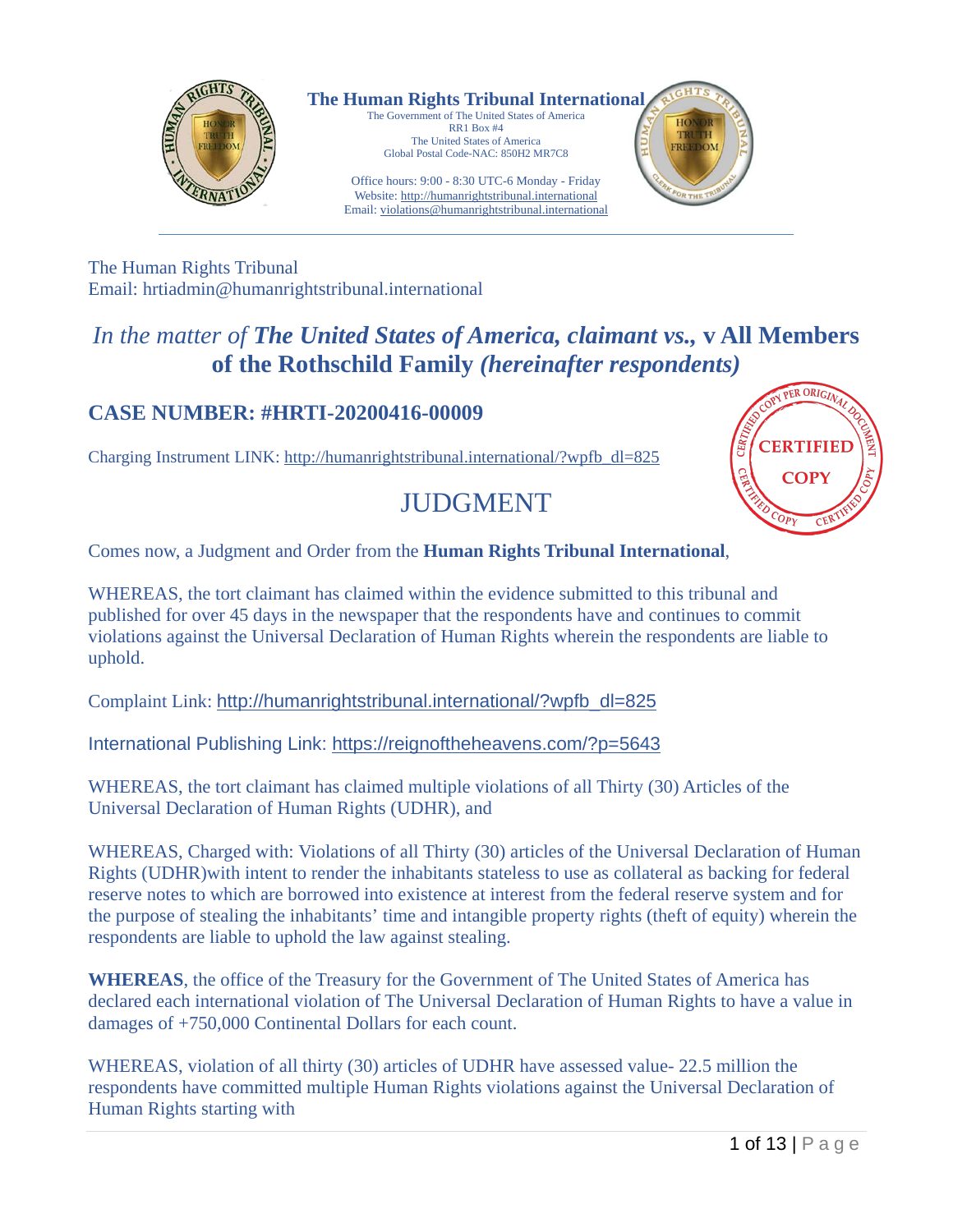WHEREAS, Respondents violated Article 1 of the Universal Declaration of Human Rights; "All human beings are born free and equal in dignity and rights. They are endowed with reason and conscience and should act towards one another in a spirit of brotherhood. "

The Respondents control the Crown. The Crown is established within the city of London. The Respondents through their agents engage in a theft of equity scheme to steal the whole world's assets by *pledging* through fictional indebtedness. The Temple Bar is the juristic arm of the Crown and holds the monopoly on global legal fraud through their Bar Association franchises and continually deny access to the law which denies a remedy.

The theft of the equity assets has forced the people of all statuses into indentured servitude, homelessness and the breaking up of the family unit by operating outside the respondents own law thereby taking advantage of the contract clause using Private Membership Associations known as the Bar Associations in their many forms. The scheme is designed to conceal the origin of the equity stolen by Respondents. The Respondents are violating Natural Law and the Law of Nations as third-party interlopers regulating and severing the intangible property rights of the claimants and all other persons, and

WHEREAS, Respondents violated Article 2 of the Universal Declaration of Human Rights; "Everyone is entitled to all the rights and freedoms set forth in this Declaration, without distinction of any kind, such as race, color, sex, language, religion, political or other opinion, national or social origin, property, birth or other status. Furthermore, no distinction shall be made on the basis of the political, jurisdictional or international status of the country or territory to which a person belongs, whether it be independent, trust, non-self-governing or under any other limitation of sovereignty."

Respondents use control of the Crown monopoly of private central banks to create the money supply loaned into existence at interest. The use of the military / religious script forces religious subjugation and persecution onto those who use respondent's medium of exchange.

WHEREAS, Respondents Violated the rights under Article 3 of the Universal Declaration of Human Rights; "Everyone has the right to life, liberty and security of person."

Respondents control the issuing of the currency. The Currency is then taxed to impose socialism to bring in communism. Before the equity is stolen; trafficking in persons creates the *inhabitant* to conceal the theft of equity. Trafficking in persons clouds chain of title causing confusion of political status claims. This allows the occupied population to be taxed and held as surety /debtors in the theft of equity scheme through forced monopoly. Respondents are attacking chain of title by hiding history and lying about symbology thereby creating a class of diluted idol worshippers. The Respondents attack countries, remove National Governments, and disrupt society by means of hiding necessary social compact agreements. Attacking the society is an attack on the population causing statelessness which discredits the census and the identity of the people.

WHEREAS, Respondents Violated the Claimant rights under Article 4 of the Universal Declaration of Human Rights; "No one shall be held in slavery or servitude; Slavery and the slave trade shall be prohibited in all their forms. "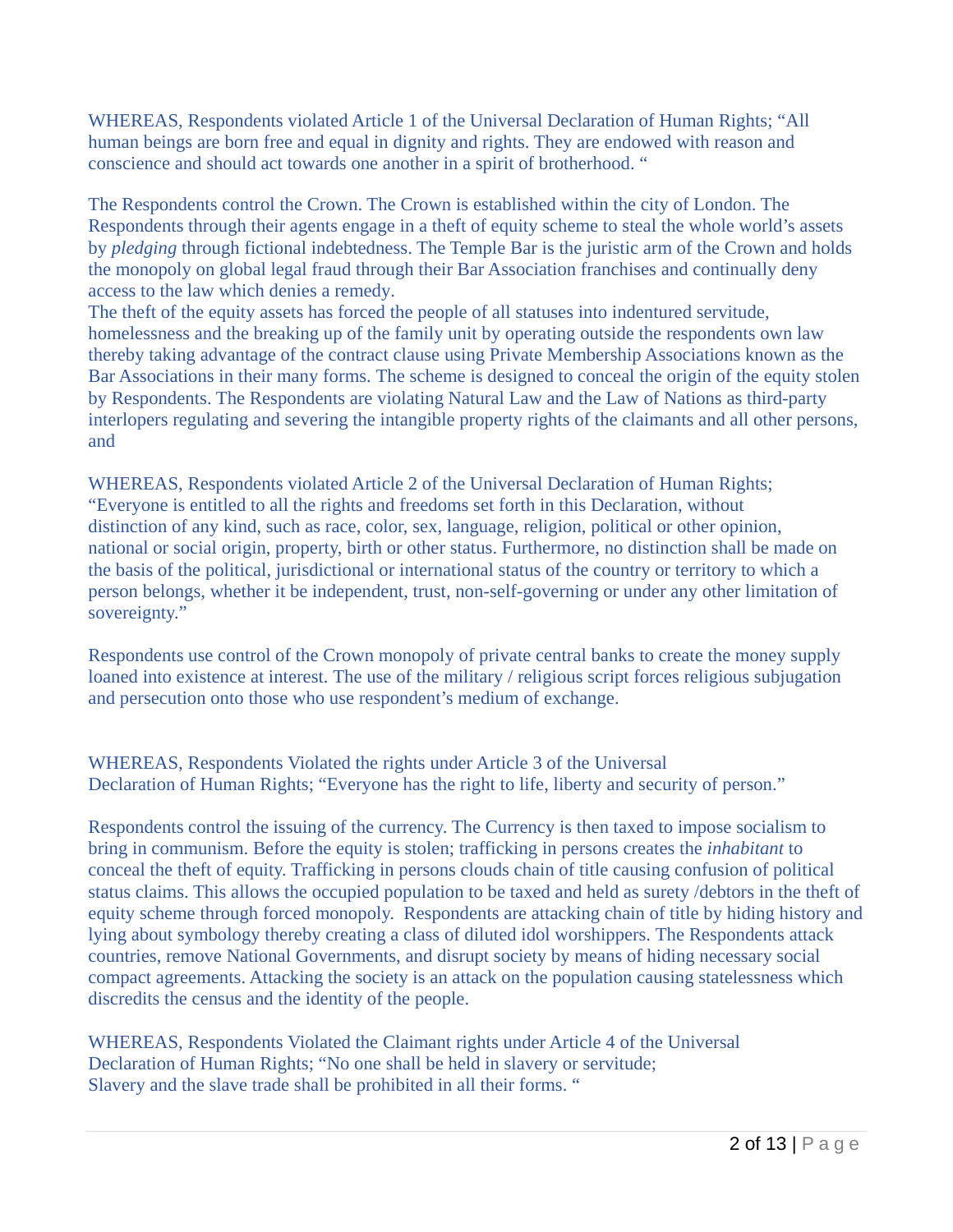The Federal Reserve Note scrip operates as lesser than greater inequalities meaning the interest which is the debt for the use of the scrip is valued more than the money itself creating legal impossibilities by design of a system mathematically non-viable which imposes slavery.

The Respondents employ usury and usury is debt slavery. The Respondents enslave the people through private debt base currencies worldwide (Federal Reserve Note et.al.). The Respondents hold a monopoly against all other opposition. This monopoly allows for misappropriating private equity and hiding it as public gifts and donations. The debt base currency creates economic slavery which produces a proletariat (slave) class. The debt base currency with interest rates attached produces a foreclosure scheme to steal real property by partial disclosure contracts. The socialist system creates unpayable obligations and then forced confiscation by parties that did not produce any value or equity. The Respondents use the appearance of ownership by using a deceptive contract scheme which creates a slave proletariat wherein the real true owner always suffers the risk of losing the real property causing a wanting and suffering with difficulties of gaining basic necessities.

Respondent steals the equity of the inhabitants and then loaning it back to the inhabitants on usury creating legal impossibilities and forcing a war of attrition but incite military action implying military occupation to attack civilians and separate families one by one as a means to plunder and pillage the estates for the Respondents.

WHEREAS, Respondent violated the rights under Article 5 of the Universal Declaration of Human Rights; "No one shall be subjected to torture or to cruel, inhuman or degrading treatment or punishment."

The Respondent's operate through private companies acting as public government existing in name only and vacant of any public government apparatus, and vacant of a society and necessary bilateral social compact agreement, causing a population of a country to be occupied without its knowledge. This creates an overlay survey which gives cover for the respondents to steal the mineral wealth and resources of the people.

The Respondent's operations through 400 mining companies are attacking countries as a façade public government existing in name only and vacant of any public government apparatus vacant of a society and necessary bilateral social compact agreement causing a population of a country to be left with no legal standing within respondents private courts.

WHEREAS, Respondents violated the rights under Article 6 of the Universal Declaration of Human Rights; "Everyone has the right to recognition everywhere as a person before the law."

Respondents control a totalitarian monopoly on a debt base currency and also unregulated by any social compact agreement contract allowing such a black market where crime can be rampant and concealed with investors in stock markets. This condition creates peonage by debtor class that pays a debt with no beneficial gain of neither equity nor security. No benefit, intangible or tangible, for paying the debt of these private companies.

WHEREAS, Respondents violated the claimant rights under Article 7 of the Universal Declaration of Human Rights;

"All are equal before the law and are entitled without any discrimination to equal protection of the law. All are entitled to equal protection against any discrimination in violation of this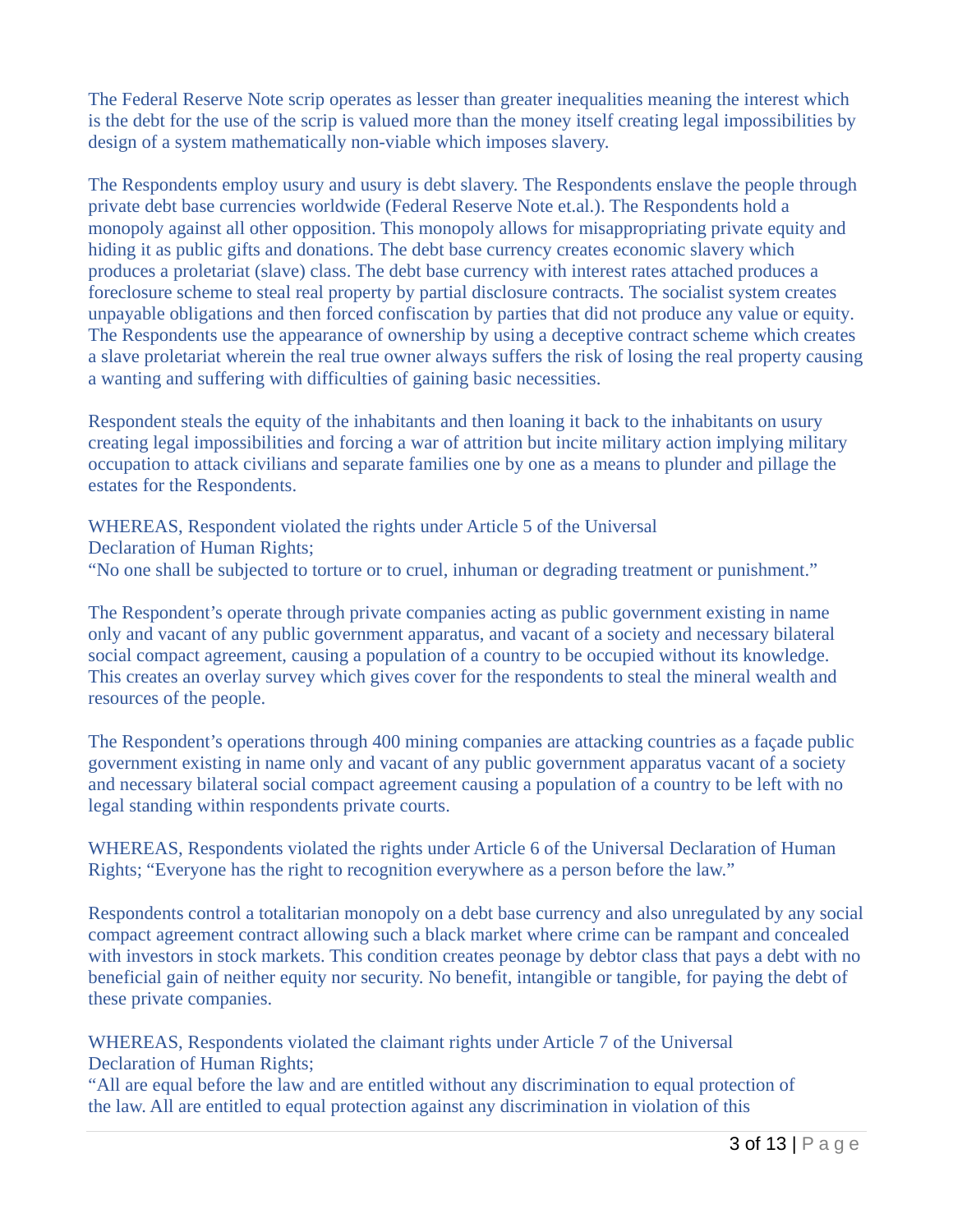Declaration and against any incitement to such discrimination."

Respondent with a forced monopoly on a debt base currency create a proletariat class forced under communism in totalitarianism in war with capitalism attempting to eliminate private property rights subjecting a population to work unequivocally to the fruits of the labor performed by the inhabitants, Declared Residents and American Nationals of The United States of America.

WHEREAS, Respondent violated the rights under Article 8 of the Universal Declaration of Human Rights;

Everyone has the right to an effective remedy by the competent national tribunals for acts violating the fundamental rights granted him by the constitution or by law.

The Respondent doing business through an association named the Federal Reserve is a private company with shareholders and established as a central bank operating as a debt slavery subjecting inhabitants all across the metes and bounds and seaward boundaries of The United States of America by hijacking the judicial systems by altering the State constitutions by changing Judicial Departments into Judiciaries removing societies and establishing foreign colonies within already existing ratified States and then usurping the public international law with usury stealing the resources from the inhabitants already rendered stateless by paper terrorism in the form of threatening letters from lawyers within the American BAR Association of the International BAR.

WHEREAS, Respondents violated the rights under Article 9 of the Universal Declaration of Human Rights;

"No one shall be subjected to arbitrary arrest, detention or exile."

The respondents established overlay surveys to falsify the international records by claiming confiscation statutes internally within its private corporation but publishing the records as donations and gifts to conceal theft while silencing the victims with oppressive laws from unauthorized legislator which is statelessness because of no recognition of private property rights.

WHEREAS, Respondents violated the rights under Article 10 of the Universal Declaration of Human Rights;

Everyone is entitled to full equality to a fair and public hearing by an independent and impartial tribunal, in the determination of his rights and obligations and of any criminal charge against him

The unauthorized legislator places arbitrary edicts for they cannot legally exist as laws, to force an inhabitant population to suffer commercial actions vacant any capital crimes, violent crimes, political crimes, religious crimes. Operating through a corporation acting as a government mandates to force a population to surrender human rights to benefit the Respondent's private company which Respondent has been syphoning away the real value of equity from the people who worked for it. This condition created by the Respondents cause population reduction due to the expense of raising a child.

WHEREAS, Respondent violated the rights under Article 11 of the Universal Declaration of Human Rights;

(1) Everyone charged with a penal offence has the right to be presumed innocent until proven guilty according to law in a public trial at which he has had all the guarantees necessary for his defense. (2) No one shall be held guilty of any penal offence on an account of any act or omission which did not constitute a penal offence under national or international law, at the time when it was committed. Nor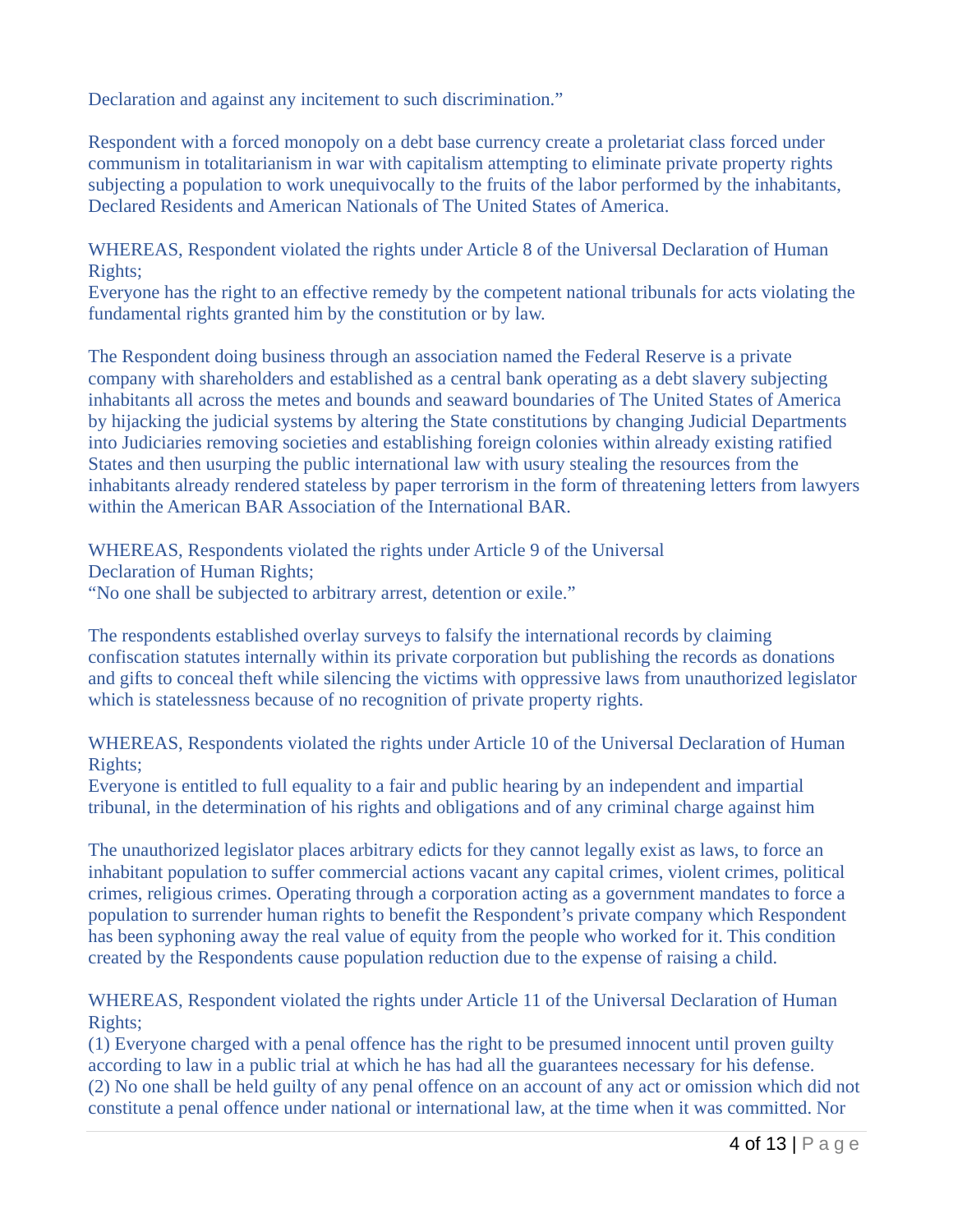shall a heavier penalty be imposed than the one that was applicable at the time the penal offence was committed.

Respondents hijacked the judicial system within The United States of America to usurp the law and create a class of privileged lawyers who benefit from a communist community while causing the inhabitant population to be deprived of any security of law.

The inhabitants are forced and subjected to oppressive edicts that are tyrannical but disguised to give the appearance of law by imposing anarchy with no consequences to the criminal class.

WHEREAS, Respondents violated the rights under Article 12 of the Universal Declaration of Human Rights;

"No one shall be subjected to arbitrary interference with his privacy, family, home or correspondence, nor to attacks upon his honor and reputation. Everyone has the right to the protection of the law against such interference or attacks. "

Respondents created a private company with the intention of impersonating a public government but accepting foreign emoluments through a debt base currency, which allows foreign interests to invade countries from within that allow the edicts to create chaos. This interference of the inhabitant population is an attack on the sanctity of the families throughout The United States of America.

WHEREAS, Respondents violated the rights under Article 15 of the Universal Declaration of Human Rights;

(1) Everyone has the right to nationality.

(2) No one shall be arbitrarily deprived of his nationality nor denied the right to change his nationality.

Respondents deprive nationality by obscuring the chain of title to the country The United States of America to distort proper claims in history. This was done by the Company Corporation Charter of 1789 (Constitution) which created a second union. Thus, usurping the first in time right of the original States of the Union.

Respondents deprive nationality by forcing a monopoly on the accepted medium of exchange. The private debt-based fiat currency scheme is designed to deprive national money which when issued by the body politic that are settled through social compact agreements restores nationality.

WHEREAS, Respondents violated the rights under Article 17 of the Universal Declaration of Human Rights;

(1) Everyone has the right to own property alone as well as in association with others.

(2) No one shall be arbitrarily deprived of his property.

Respondents removed the private property registry system, establish foreign colonies within already recognizes ratified States, force a foreign emolument based off imaginary created debt of a private company corporation and then forces the inhabitant population to pay the debt and face punishments which distributes private equity and converts consideration of work into debt owed to the respondents but recording it as gifts and donations to conceal the enormous theft ring. The edicts and mandates as they cannot be legally be recognized as laws in place to sever the intangible rights to tangible property thereby implementing slavery.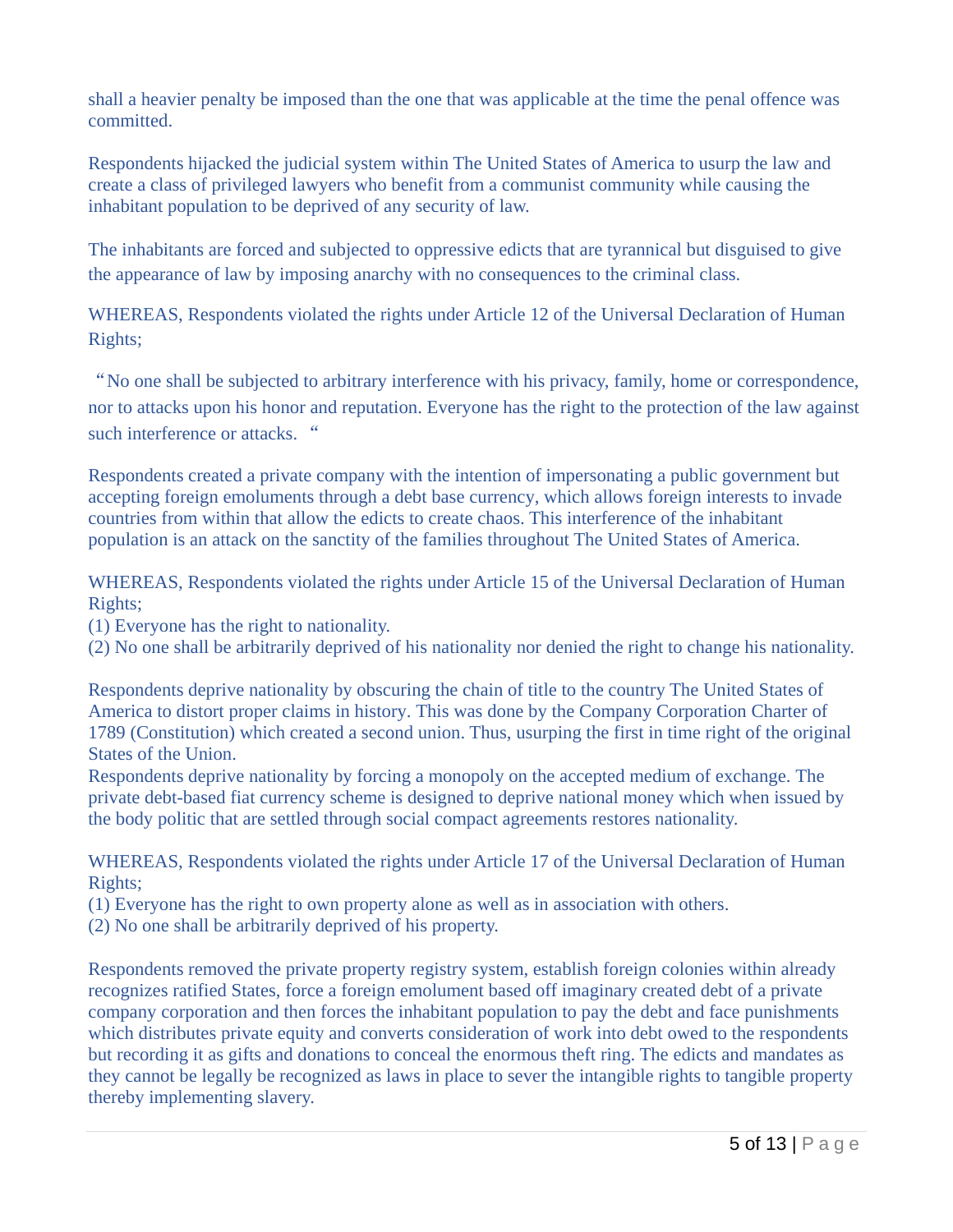WHEREAS, Respondents violated the rights under the Article 18 of the Universal Declaration of Human Rights;

Everyone has the right to freedom of thought, conscience and religion; this right includes freedom to change his religion or belief, and freedom, either alone or in community with others and in public or private, to manifest his religion or belief in teaching, practice, worship and observance.

Respondents do not allow opposition, and suppress anyone who opposes based on religious and conscientious objection where people do not want to be forced in the respondents system. Respondents force religious and political persecution and attacks the speech and settlements of the inhabitants, Declared Residents and American Nationals in The United States of America.

WHEREAS, Respondents violated the rights under Article 19 of the Universal Declaration of Human Rights;

Everyone has the right to freedom of opinion and expression; this right includes freedom to hold opinions without interference and to seek, receive and impart information and ideas through any media and regardless of frontiers.

The respondents impose fake media's and then attack those who scatter truth in means to conceal an opposition party that disagree with totalitarian communism. The Respondents through a monopoly of judicial systems uses blackmail and creates misprision to take place throughout the United States company corporation that attacks the inhabitant population within The United States of America which attacks speech.

WHEREAS, Respondents violated the rights under Article 20 of the Universal Declaration of Human Rights;

"(1) Everyone has the right to freedom of peaceful assembly and association.

(2) No one may be compelled to belong to an association."

Respondents force a monopoly with a private scrip debt base in totalitarian communism. Totalitarianism forces out any opposition which compels forced association to private companies and associations.

WHEREAS, Respondents violated the rights under Article 21 of the Universal Declaration of Human Rights;

(1) Everyone has the right to take part in the government of his country, directly or through freely chosen representatives.

(2) Everyone has the right of equal access to public service in his country.

(3) The will of the people shall be the basis of the authority of government; this shall be expressed in periodic and genuine elections which shall be by universal and equal suffrage and shall be held by secret vote or by equivalent free voting procedures.

Respondents implement private companies categorized as 527 Organizations as a façade, to disguise as a political party to attempt to give the illusion of security but not even with semblance of any due process in order to attack a countries population and to have control of the resources thereby having a arbitrary compliance by force and aggression towards the inhabitants to edicts and mandates never agreed upon. Respondents have fully usurped the law denying human rights to a body politic.

WHEREAS, Respondents violated the rights under Article 22 of the Universal Declaration of Human Rights;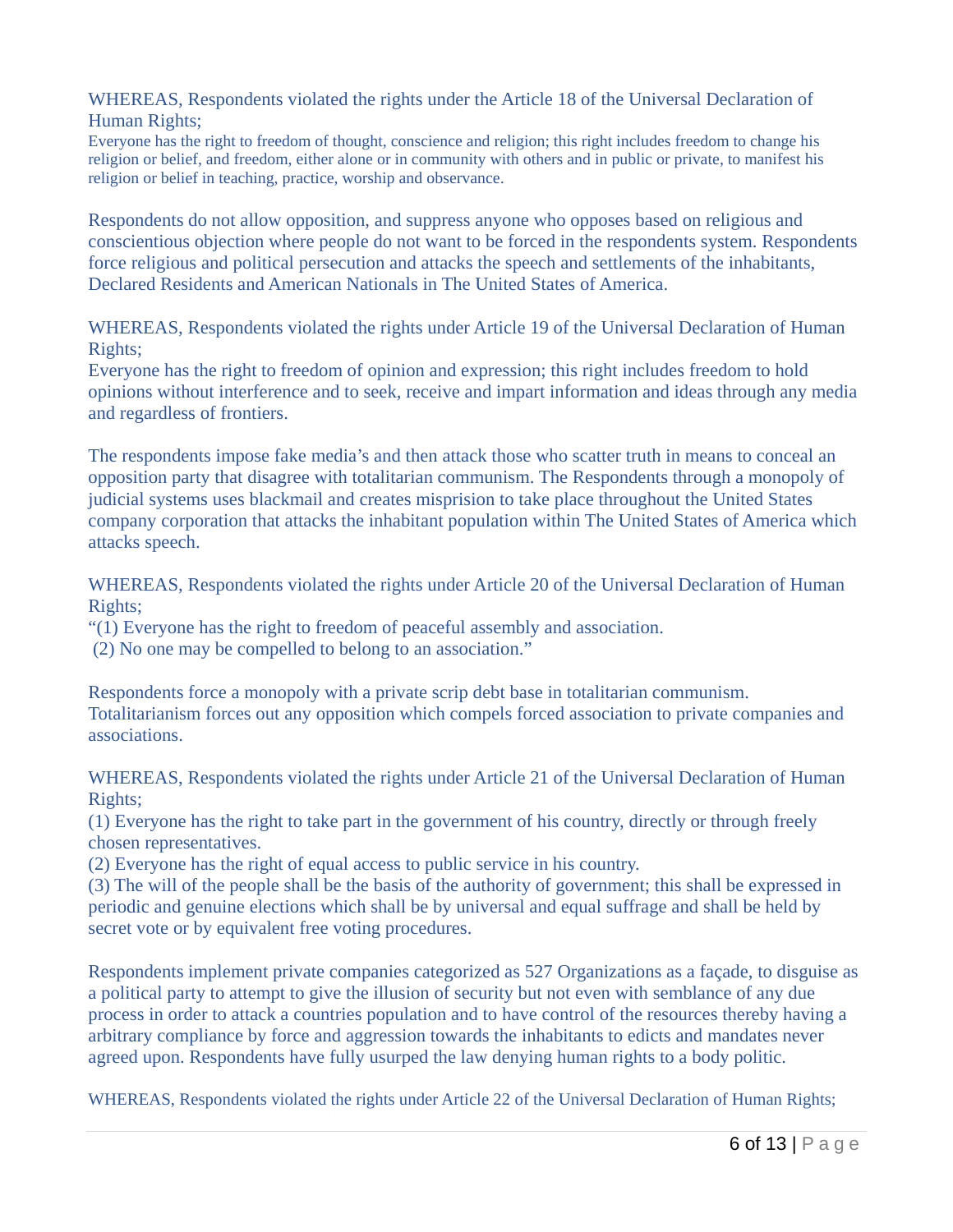Everyone, as a member of society, has the right to social security and is entitled to realization, through national effort and international co-operation and in accordance with the organization and resources of each State, of the economic, social and cultural rights indispensable for his dignity and the free development of his personality.

Respondents attack nationalities by forcing respondents federal reserve system arbitrarily without popular vote or consent of the people.

WHEREAS, Respondents violated the rights under Article 23 of the Universal Declaration of Human Rights;

(1) Everyone has the right to work, to free choice of employment, to just and favouorable conditions of work and to protection against unemployment.

(2) Everyone, without any discrimination, has the right to equal pay for equal work.

(3) Everyone who works has the right to just and favourable remuneration ensuring for himself and his family an existence worthy of human dignity, and supplemented, if necessary, by other means of social protection.

(4) Everyone has the right to form and to join trade unions for the protection of his interests.

Respondents create peonage through acquiring property and subject's proletariat class to work as whole families having trouble acquiring basic necessities in a war of attrition created and knowingly enforced by respondents.

WHEREAS, Respondents violated the rights under Article 26 of the Universal Declaration of Human Rights;

(1) Everyone has the right to education. Education shall be free, at least in the elementary and fundamental stages. Elementary education shall be compulsory. Technical and professional education shall be made generally available and higher education shall be equally accessible to all on the basis of merit.

(2) Education shall be directed to the full development of the human personality and to the strengthening of respect for human rights and fundamental freedoms. It shall promote understanding, tolerance and friendship among all nations, racial or religious groups, and shall further the activities of the United Nations for the maintenance of peace.

(3) Parents have a prior right to choose the kind of education that shall be given to their children.

Respondents hijacked the education centers of the inhabitants and impose teachings not favorable to a free republic or to freely seek religion.

WHEREAS, Respondents violated the claimant rights under Article 27 of the Universal Declaration of Human Rights;

(1) Everyone has the right freely to participate in the cultural life of the community, to enjoy the arts and to share in scientific advancement and its benefits.

(2) Everyone has the right to the protection of the moral and material interests resulting from any scientific, literary or artistic production of which he is the author.

Respondents through copyrighted private scrip imposes communism where favorable people can enjoy the society and its material and literature but other are objected from its use.

WHEREAS, Respondent violated the claimant rights under Article 28 of the Universal Declaration of Human Rights;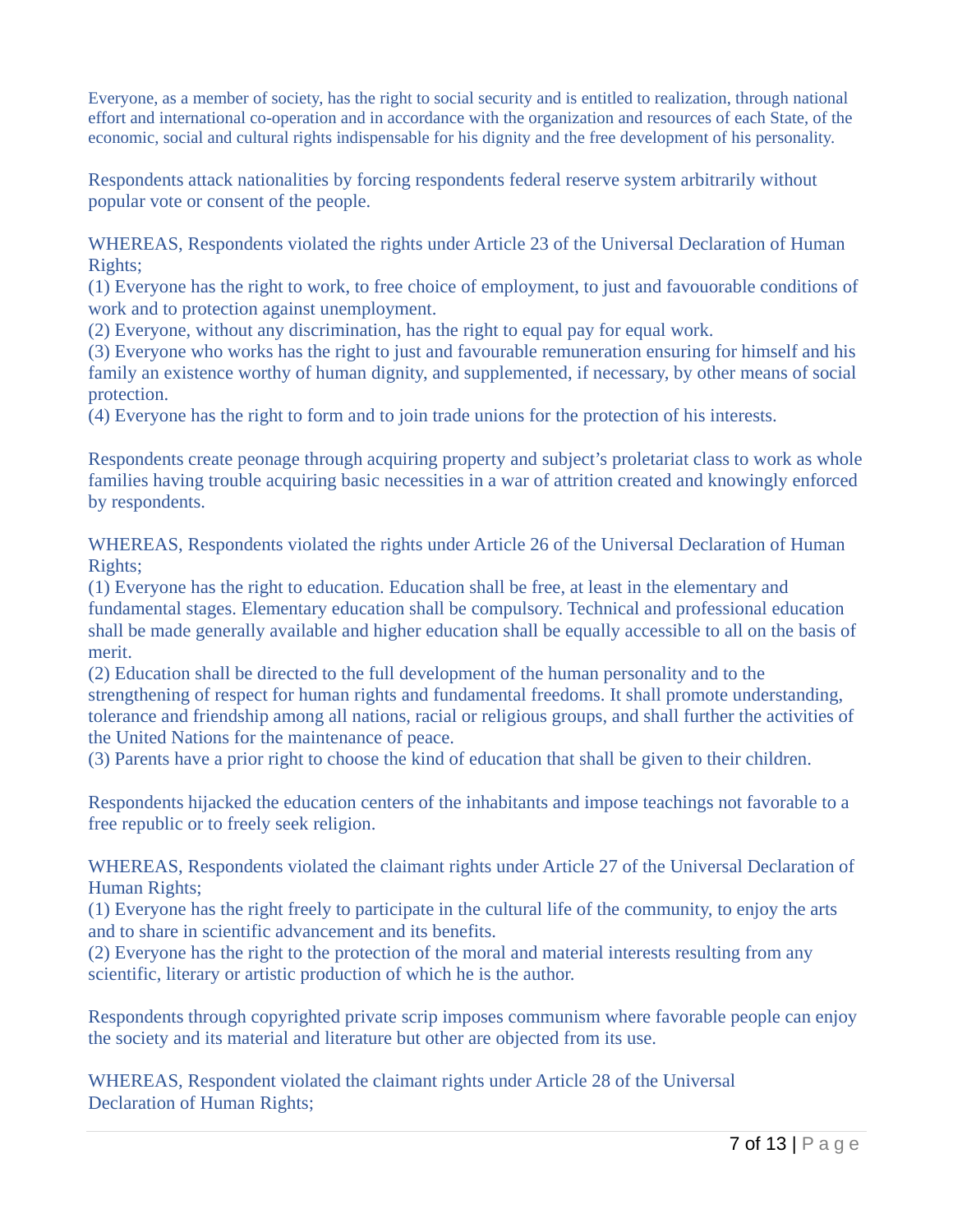"Everyone is entitled to a social and international order in which the rights and freedoms set forth in this Declaration can be fully realized. "

Respondent has violated this Article due to continual trespass against the social and international order and customs as to the Law of Nations, and

WHEREAS, Respondent, violated the claimant rights under Article 29 of the Universal Declaration of Human Rights;

"(1) Everyone has duties to the community in which alone the free and full development of his personality is possible.

(2) In the exercise of his rights and freedoms, everyone shall be subject

only to such limitations as are determined by law solely for the purpose of securing due recognition and respect for the rights and freedoms of others and of meeting the just

requirements of morality, public order and the general welfare in a democratic society. (3) These rights and freedoms may in no case be exercised contrary to the purposes and principles of the United Nations. "

Respondents in a totalitarian party, forcing world communism that deprives the freedom of advancement and enjoyment of society and imposes tyranny wherein human rights are not enforced for the inhabitants but are enforced for the respondents in collusion with the lawyers in the American BAR Association, International BAR, the Vatican and Islam as United Nations autonomous agencies, and

Affirmed and Acknowledged by the Human Rights Tribunal on this 111thDay in the year of Yahweh 6022 Translation (7th Day of July, 2020)

Signed and Sealed

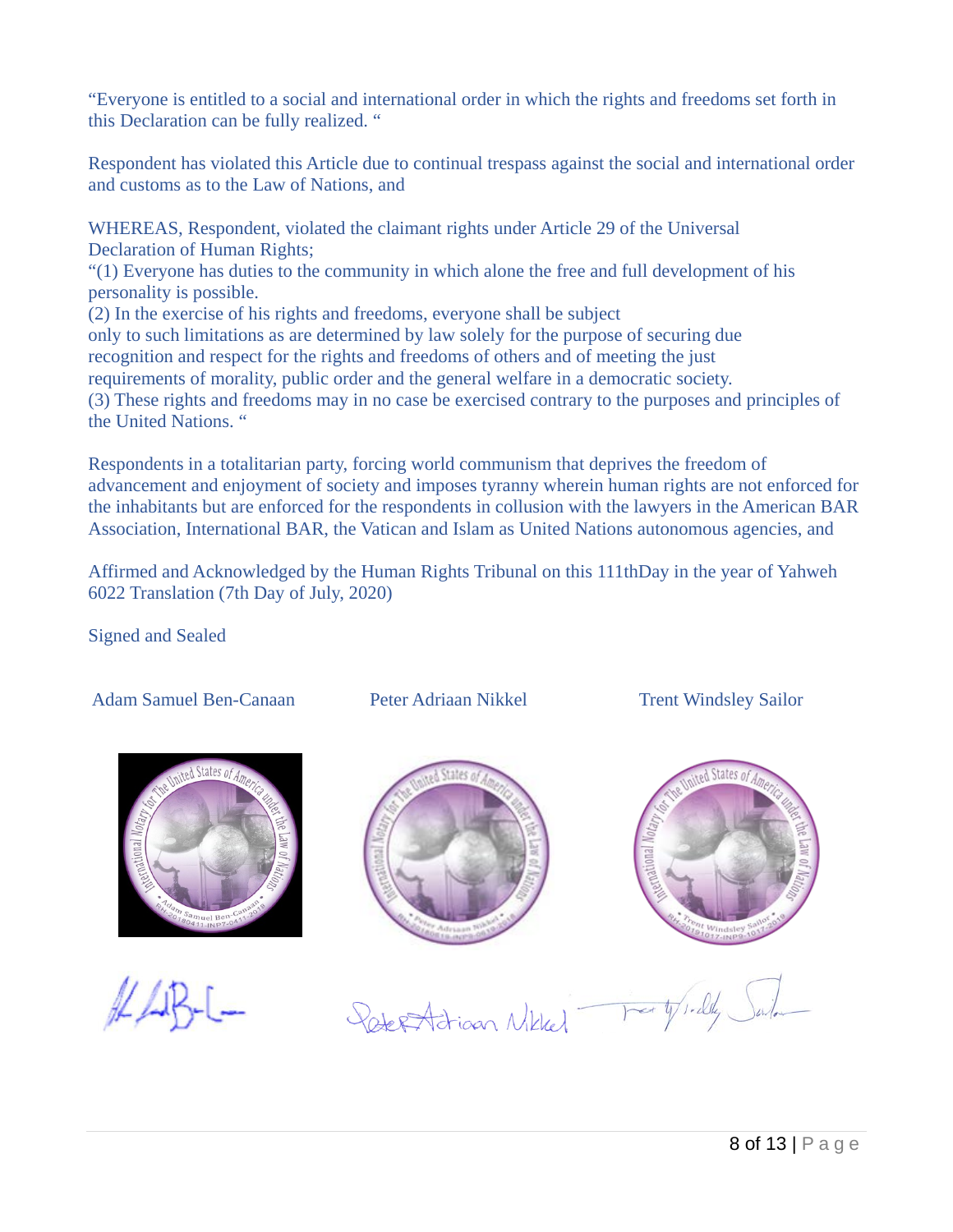#### **JUDGMENT**

#### NOW THEREFORE:

BE IT JUDGED, that the claims brought to the Human Rights Tribunal International gives witness to the existence of Human Rights Violations against every one of the Universal Declaration of Human Rights have occurred and that the evidence proves that respondents are intentionally trying to overthrow the natural law of the world. Including threats to incite violence, the enslavement of the inhabitants through compelled performance where no contract exists which constitutes slavery. Forced association through the theft of time and labor and an action of exiling an entire population are all without merit. Respondents, through malicious intent, institute communism in totalitarian form against the inhabitants and the claimants whereby Respondents steal equity and murder to conceal the evidence. Respondents' deny a future via war of attrition causing gross loss of life and this is considered wide scale preemptive murder.

The HRTI will uphold the freedom of choice to a Nationality and promote the process of free will and choice toward self-determination which are protected in the Universal Declaration of Human Rights, and

If Respondents are found within the metes and bounds and seaward boundaries, States of Union or the American National Union of The United States of America then capital crimes shall be sought for Respondents acting in any form in these capacities.

Affirmed and Acknowledged by the Human Rights Tribunal on this  $111<sup>th</sup>$ Day in the year of Yahweh 6022 Translation  $(7^{th}$  Day of July, 2020)

Adam Samuel Ben-Canaan Peter Adriaan Nikkel Trent Windsley Sailor



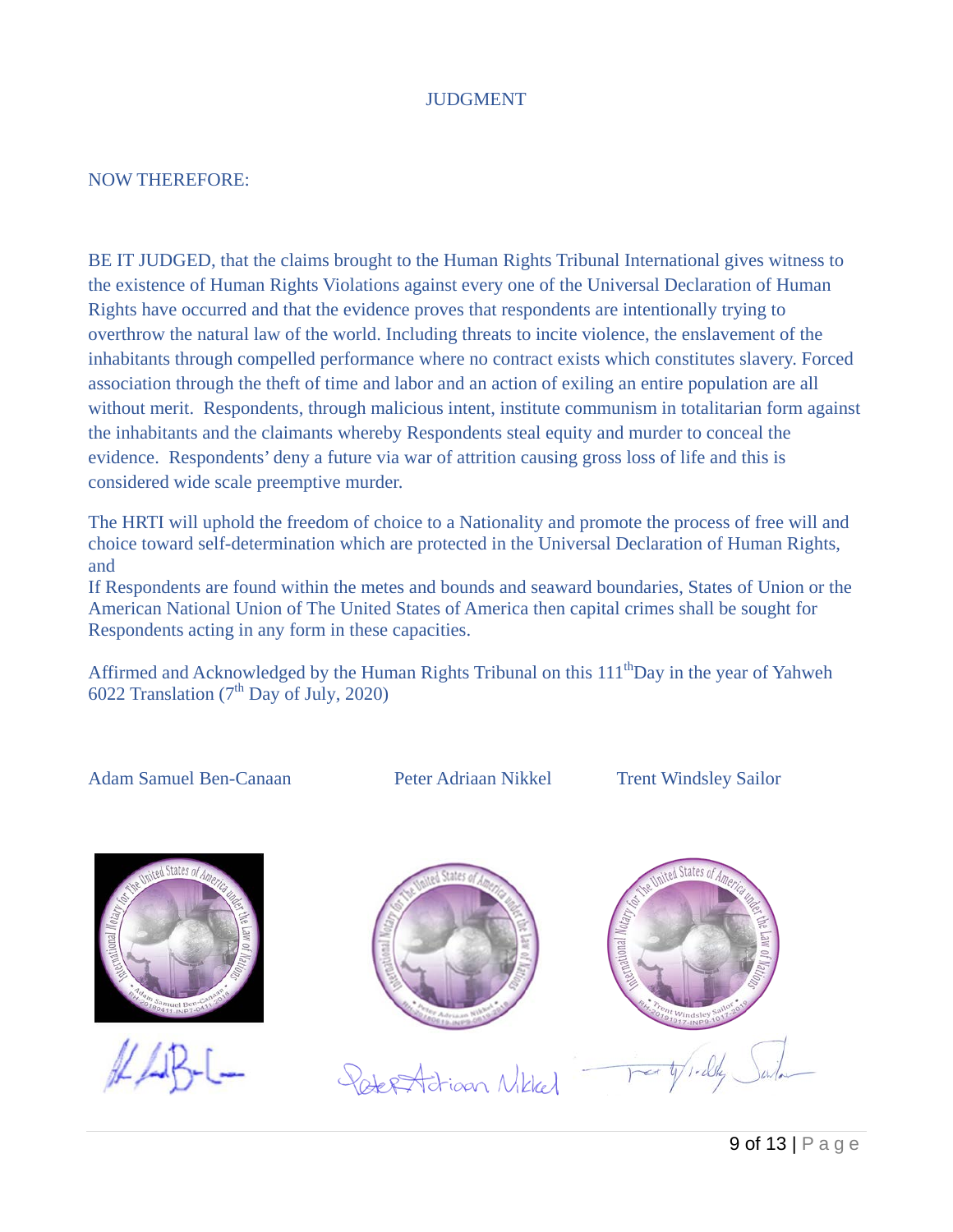#### VERIFICATION

I, Kirk Edwin Jensen, (hereinafter "Clerk") hereby verify that the signatures of these three International Notaries on this Judgment and order, to the best of the Clerks knowledge and belief are authentic.

Clerk for the Court



*In the matter of The United States of America, claimant vs. All Members of the Rothschild Family (hereinafter respondents)*

#### **CASE NUMBER: #HRTI-20200416-00009**

# ORDERS

BE IT ORDERED, that Respondents, are under arrest for the 30 Human Rights Violations against the Universal Declaration of Human Rights, and under international law, thereby giving Interpol jurisdiction on the local, state and federal level in this particular case in accordance with international law if it so chooses to intervene, and

FURTHER BE IT ORDERED, that respondents are herein exiled for violating all articles of the Universal Declaration of Human Rights, slavery and genocide for attacking the inhabitants, Declared Residents and American Nationals in The United States of America

FURTHER BE IT ORDERED, that all sovereignty, freedoms, liberties, rights, privileges, immunities, reputation in good standing, Nationality, and peace is hereby upheld within the States of the Union of The United States of America, and

FURTHER BE IT ORDERED, that any further evidence of violations of the UDHR or any other deprivation of character will be sent to the Law Department for the Government of The United States of America for further review for possible war crimes under international law, and

FURTHER BE IT ORDERED, that no retaliation or harassment against the Government of The United States of America, its office holders, or any other American National shall be tolerated, any and all retaliation by any and all shall be resisted with automatic arrest of the Human Rights Violator and tried in this Human Rights Tribunal immediately upon a proper affidavit and evidence to support the violation, and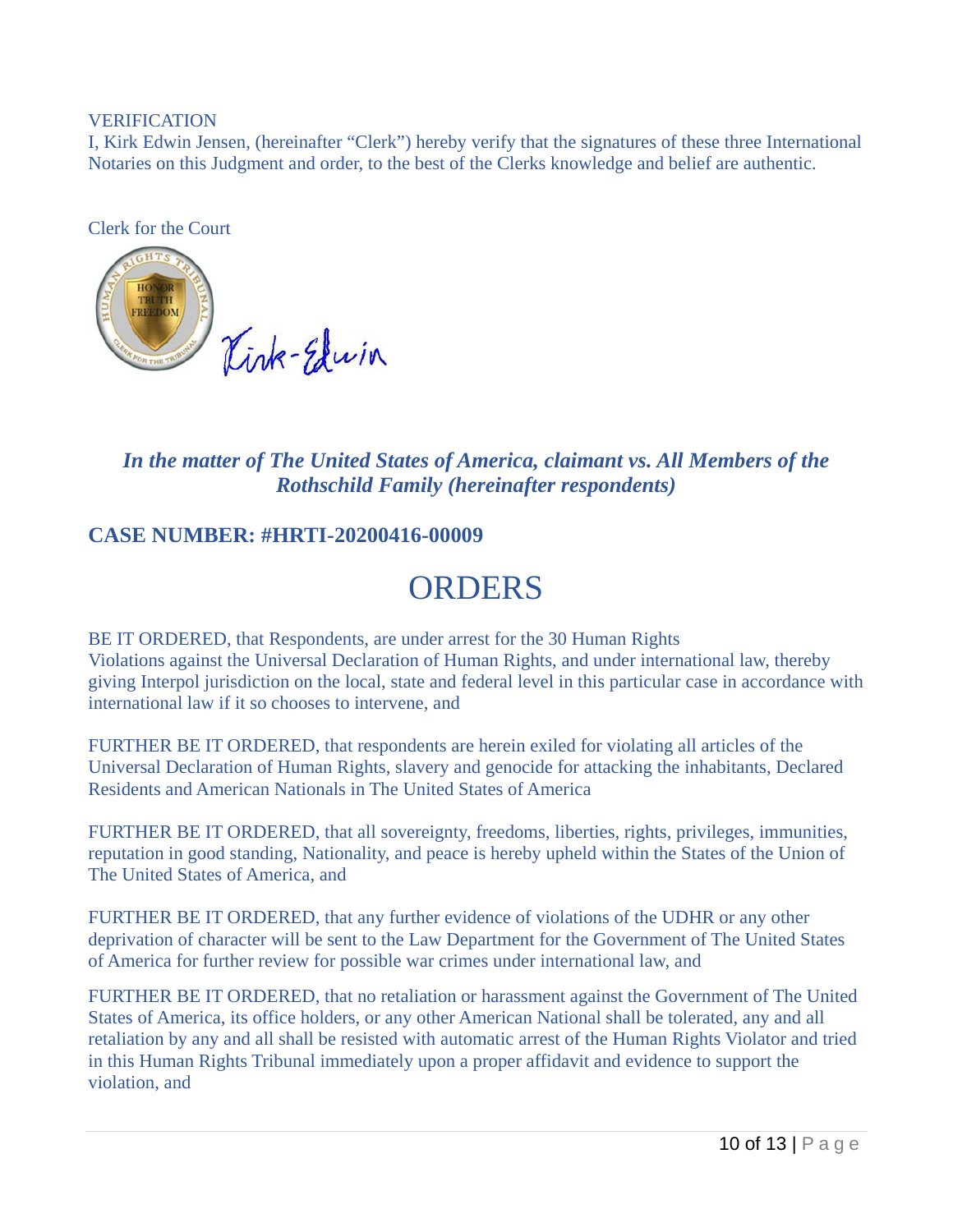FURTHER BE IT ORDERED, that any articles on the internet that attempt to distort the history of The United States of America, the Government of The United States of America, and the American Nationals thereof, is an attempt to interfere with the Social Compact Agreement of its people and is an act of terrorism against The United States of America and in violation of the UDHR, and

FURTHER BE IT ORDERED, that the Law Department for the Government of The United States of America reserves the right to utilize this Judgment and Order and any and all evidence herewith in any future charges or court actions in this or other court of Law.

FURTHER BE IT ORDERED, that this Judgment and Order be sent to The office of the Treasury for The United States of America, Global Postal Code: NAC: 850H2 MR7C8-0007, The United States of America For the purpose of attaching a fine for the monetary damages associated with Violations of all 30 Articles of the Universal Declaration of Human Rights.

## GENERAL ORDER

FURTHER BE IT ORDERED UNDER GENERAL ORDER: that any and all Foreign Monarchs, Governments, incorporated and/or unincorporated Associations, Agencies or agents thereof are hereby ordered to cease and desist any and all interference or disruptive actions towards The United States of America, the Government of The United States of America, American Nationals, the Social Compact Agreement of its Nationals, the power of attorney, its Law form, and freedoms thereto, and Affirmed and Acknowledged by the Human Rights Tribunal on this 111<sup>th</sup> Day in the year of Yahweh 6022 Translation  $(7<sup>th</sup>$  Day of July, 2020)

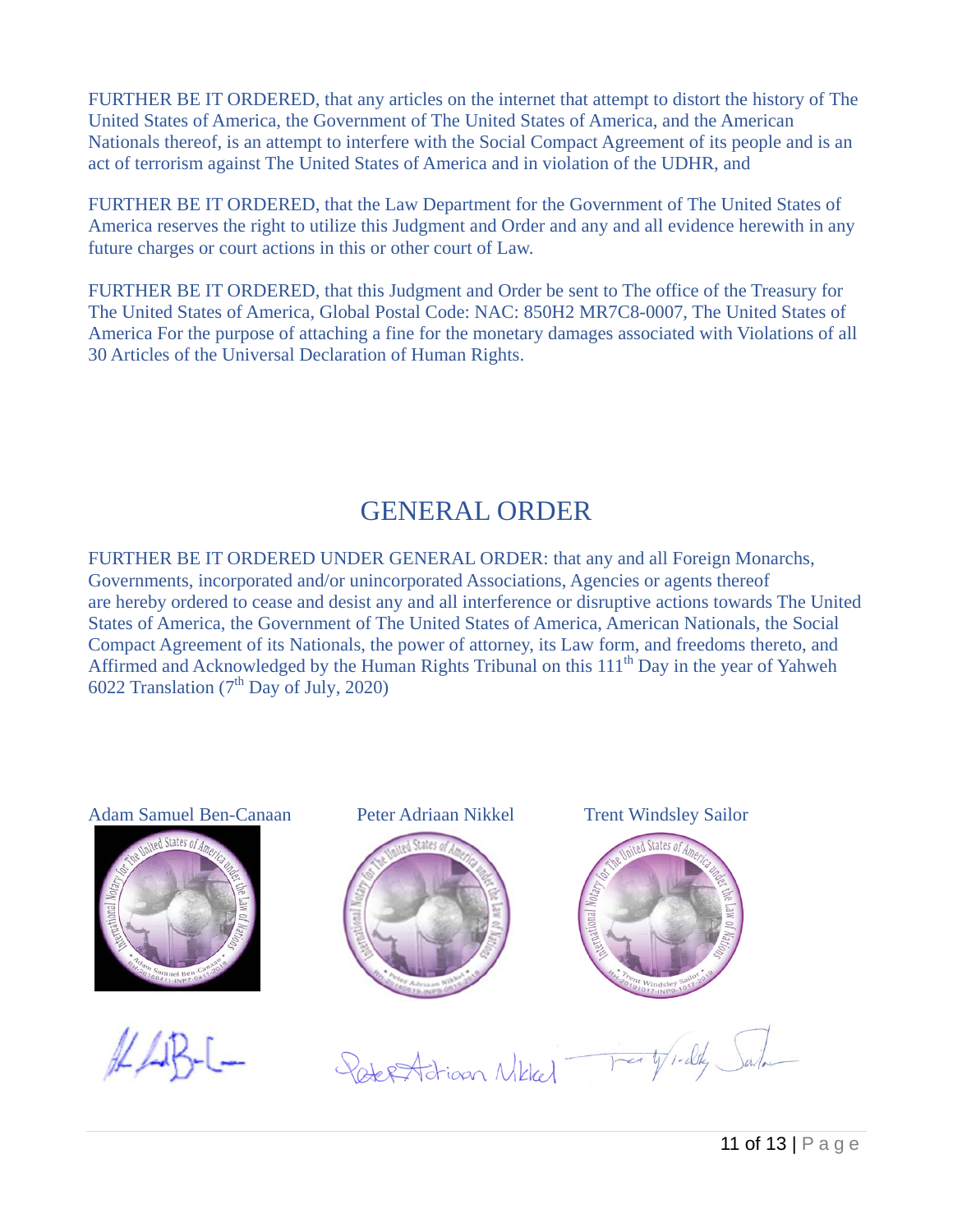I, Kirk Edwin Jensen, (hereinafter "Clerk") hereby verify that the signatures of these three International Notaries on this Judgment and order, to the best of the Clerks knowledge and belief are authentic.

Clerk for the Court